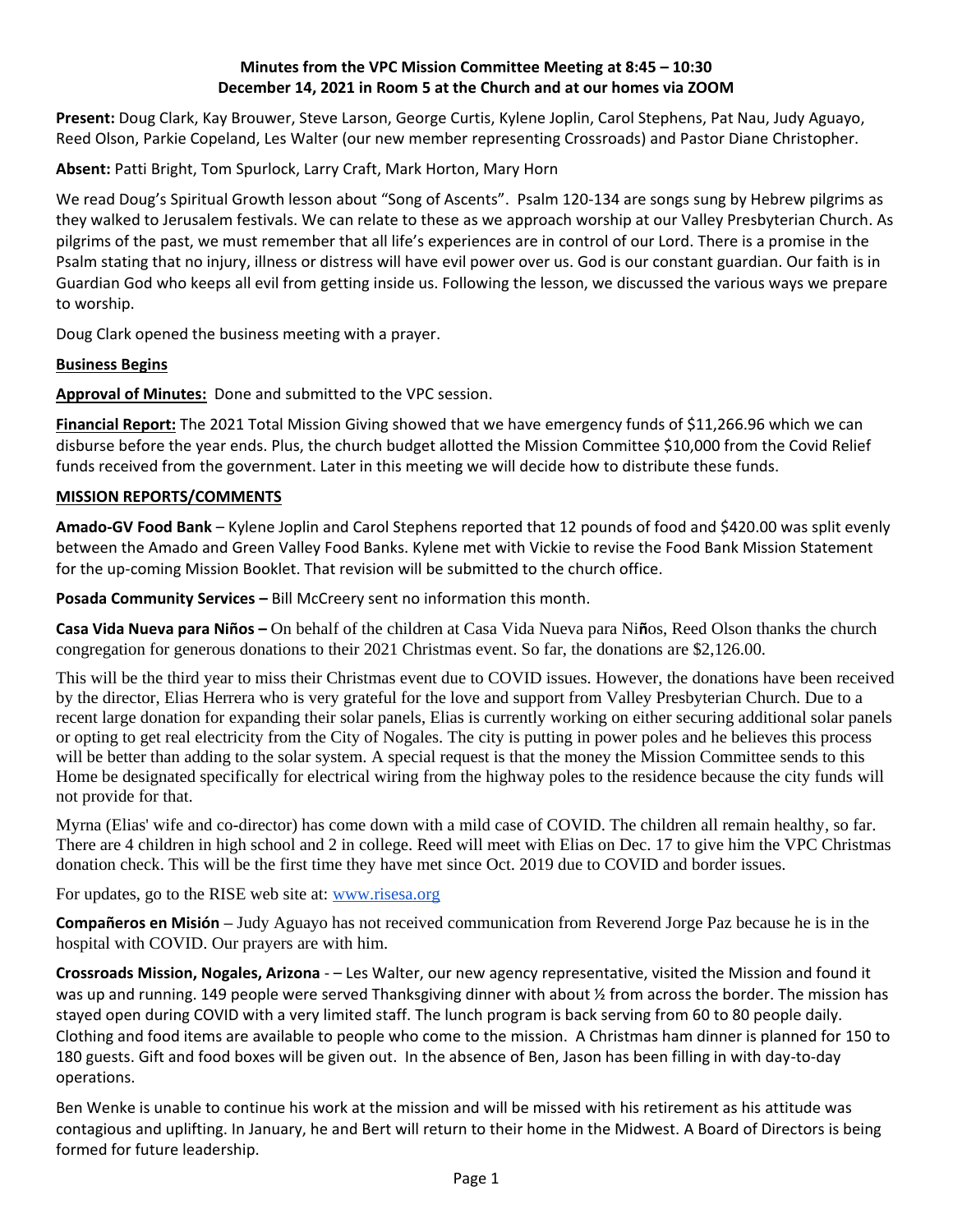**General Mission Support** – Tom Spurlock sent no report.

**PCUSA Seminary Support** – Larry Craft sent no report.

**Hands of a Friend –** Pat Nau reported information from Jeannie Dalsing. Genesis house is full and is a lovely facility. Many of the women who live there have day jobs to supplement their income.

**Mission Quilts –** Patti Bright sent a report that approximately 9 girls attended quilting sessions the past couple of times. On Dec. 20th they will be changing out the quilts which are hanging in fellowship hall and delivering them to Aviva this month. They have donated ten 40"x 40" lap quilts to the Women's Ministry to be part of their Christmas giving.

**Operation Mobilization –** Because Dave and Pam L. speak Farsi, they have been active in Iran with Afghanistan refugees who have no legal status in there and are cruelly treated. They have written about their deeply personal experience Iran. They are also helping with the influx of Afghans in the Milwaukee area of Wisconsin. They are providing orientation and training for local Christians and churches who want to help the 113 Afghan refugees resettle. We will hear more about Dave's and Pam's experiences on January 22 and 23 when they come to our church for Saturday Breakfast and Sunday Worship and fellowship.

**Presbyterian Campus Ministry –** George Curtis reported that the PCM Board meeting was Monday, Dec. 6. The PCM office has officially moved to St. Mark's at 3809 E. Third Street in Tucson. However, Amanda is doing a joint Bible Study for students with the Disciples of Christ minister and the youth minister from Trinity at Trinity Presbyterian Church. More shared activities are planned. Trinity is also providing Amanda with a meeting space. The PCM Board set productivity goals for Amanda to achieve during the spring semester. The next PCM Board meeting is Jan. 3, 2022.

**Bob and Kristi Rice (PCUSA missionaries)** – Doug Clark reported that \$2320 has been donated by our church for new churches in South Sudan. Dave and Kristi are thrilled to hear that our church had such a positive response to the Mission Committee's suggestion for this project.

**St. Andrew's Children's Clinic –** Kay Brouwer reported that, to be safe, St. Andrews' staff and volunteers decided to hold off until February 3, 2022 (the first Thursday) when they will conduct a small clinic. A lot of protocols will be in place throughout the day to make sure they provide a safe environment to everyone involved.

Later in February, they will send children to Hermosillo for Cleft Lip and Cleft Palate surgery. This is the same group of children who were selected to go for surgery last October. They will take 35 to 40 pre-selected babies and very young children for first-time surgery for cleft lip/cleft palate. And later they'll take 25 toddlers for their second surgery.

Laura thanks us for always being such a big part of the Clinic. It has been with our continued support that they have been able to carry on our mission through very unpredictable times. With this report, Laura submitted the St. Andrew's financial statement.

**Valley Assistance Services** – Steve Larson attended the VAS Open House on Monday, December 6th which was held to celebrate its  $40<sup>th</sup>$  Anniversary. The Empty Bowls fund raiser will be brought back this winter.

VAS is partnering with the Food Bank to provide bags of supplies and food to needy residents. The need is extremely great; the County services cannot keep up. However, VAS is still turning people away. 7000 clients were served in 2021 which is a 15% increase from the year before.

The annual budget of \$700,00 is not enough to support the necessary staff. They are overworked and need more funds to hire another person or two to meet their goal: Deliver comprehensive, compassionate care to each of their clients, offering a glimmer of hope as they travel a difficult path.

**Youth on Their Own (YOTO) –** Mary Horn sent no report, but a thank you letter from Bethany Neumann, Director of Development and Communications was read. She had presented an excellent program at our last Mission Breakfast and thanked us for the opportunity give information about YOTO. Today, about 500 students are being helped; a year ago there were about 2000. COVID restrictions hurt the homeless kids who may have "fallen through the cracks."

# **Old Business**

## **Mission Breakfasts**:

- November 13, 2021 YOTO 52 tickets were sold, 42 attended, \$1396 was donated plus \$2000 given directly.
- January 22, 2022 Pam and Dave L. (Doug Clark) We'll assign jobs in on January 11.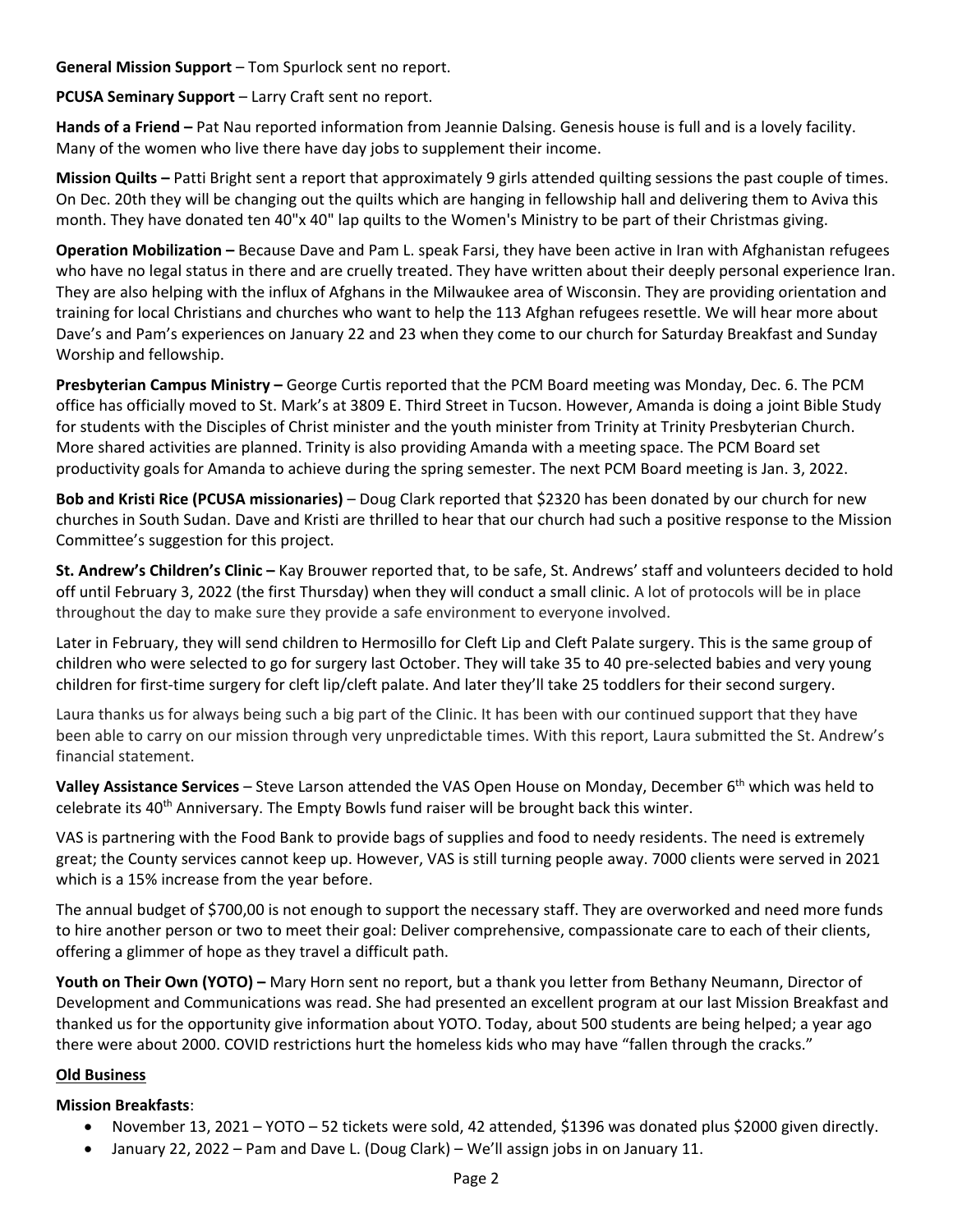- February 12, 2022 Food Bank (Kylene Joplin/Carol Stephens)
- March 26, 2022 St. Andrews' Children's Clinic (Kay Brouwer)

## **Noisy Offering**

- October 31, 2021 Nogales Crossroads Mission Doug Clark announced that \$896.96 was collected.
- January 30, 2022 Casa Vida Nueva for Missionaries, Dave and Pam L.
- May 29, 2022 Hands of a Friend Pat Nau
- July 31, 2022 Food Bank Kylene Joplin/Carol Stephens
- October 30, 2022 St. Andrews' Clinic Kay Brouwer

**Operation Christmas Child –** Parkie Copeland provided a report that from October 13 through November 15 our church handed out, filled and delivered 75 Christmas boxes to Calvary Chapel in Sahuarita. Samaritan's Purse will then send the boxes to children around the world. Joan Bolin led the effort with Parkie and Kay Brouwer helping.

**Mission Sunday is January 23, 2022 –** Plans for our Mission Program will include the distribution of our Mission Outlook Booklet, Sermon by Dave L, and Fellowship with Pam and Dave L. in Fellowship Hall. There will be an Open House at the home of Pastor Craig Lindsey. Details will follow.

**Mission Outlook Booklet –** The 2021 Booklet needs to be reviewed and revised for 2022. Send changes to the church office. Reed Olson will find out which covers have used in the past and send a suggestion for the 2022 cover.

**Financial Statements –** All are in except Crossroads. We will continue to support all our listed agencies.

**Support for South Sudan Churches** – We collected and sent \$2320 to South Sudan to help start new churches.

**Christmas Joy Offering** –Susanne in the church office said as of now, the Christmas Joy Offering is \$130.

**Political Donations from Food Banks** – Doug wrote a letter asking for an explanation from the Food Bank's political contributions such as "fight for \$15 campaign" in Tucson. The return letter is available for review from Sio Castillo, Chief Development officer, Community Food Bank of Southern Arizona. She states non-directed funds from the 71 million dollars collected for the Food Bank can be used for socially active groups as "fight for \$15 campaign". \$50,000 was given to support this program from non- restricted Food Bank giving. Valley Presbyterian Church has only given directed gifts to Food bank of Green Valley and Amado. It is clear that our donations are used only for food to clients, not any political entity. Doug will put an article with a full explanation in the Valley Voice including the observation that any monies should be given as directed funds or should give as "through the church."

**"Valley Voice articles** – Our goal is at least 4 articles per month. We had 7 in September, 9 in October, 11 in November, and 7 in December.

**Review and Update of Mission TV Assignments** – none in December

## **New Business**

**Approval of continuing support of our 15 agencies** – Kay Brouwer made a motion and Reed Olson seconded it that we continue support of all 15 agencies. The motion was passed by a unanimous vote.

**Budget Progress** – Distribution of \$10,000 (COVID relief to church) and Emergency Fund \$11,266.96 totaling \$21,266.96. It is suggested that each of the 14 agencies (omitting Mission Quilts) get equal amounts.

Pat Nau made a motion that we give \$8,000 to PCUSA Disaster Assistance to help with recent Tornado Disasters across 6 states. Kay Brouwer seconded the motion. During discussion, the motion was amended to a donation of \$5,000. The amended motion was approved by a unanimous vote.

Pat Nau made a motion that we give \$1,000 to each of 14 agencies. Steve Larson seconded the motion and it was approved by a unanimous vote.

Les Walter made a motion that we divide the remaining \$2,666.95, giving % to Crossroads and % to VAS. George Curtis seconded the motion. It was approved by a unanimous vote.

**Budget 2022 will have 15% increase/Patio Sale monies pending** – The funding from Patio Sales in the future may change. The volunteers working the sale are getting tired and retiring, although Patio Sale is a wonderful witness and